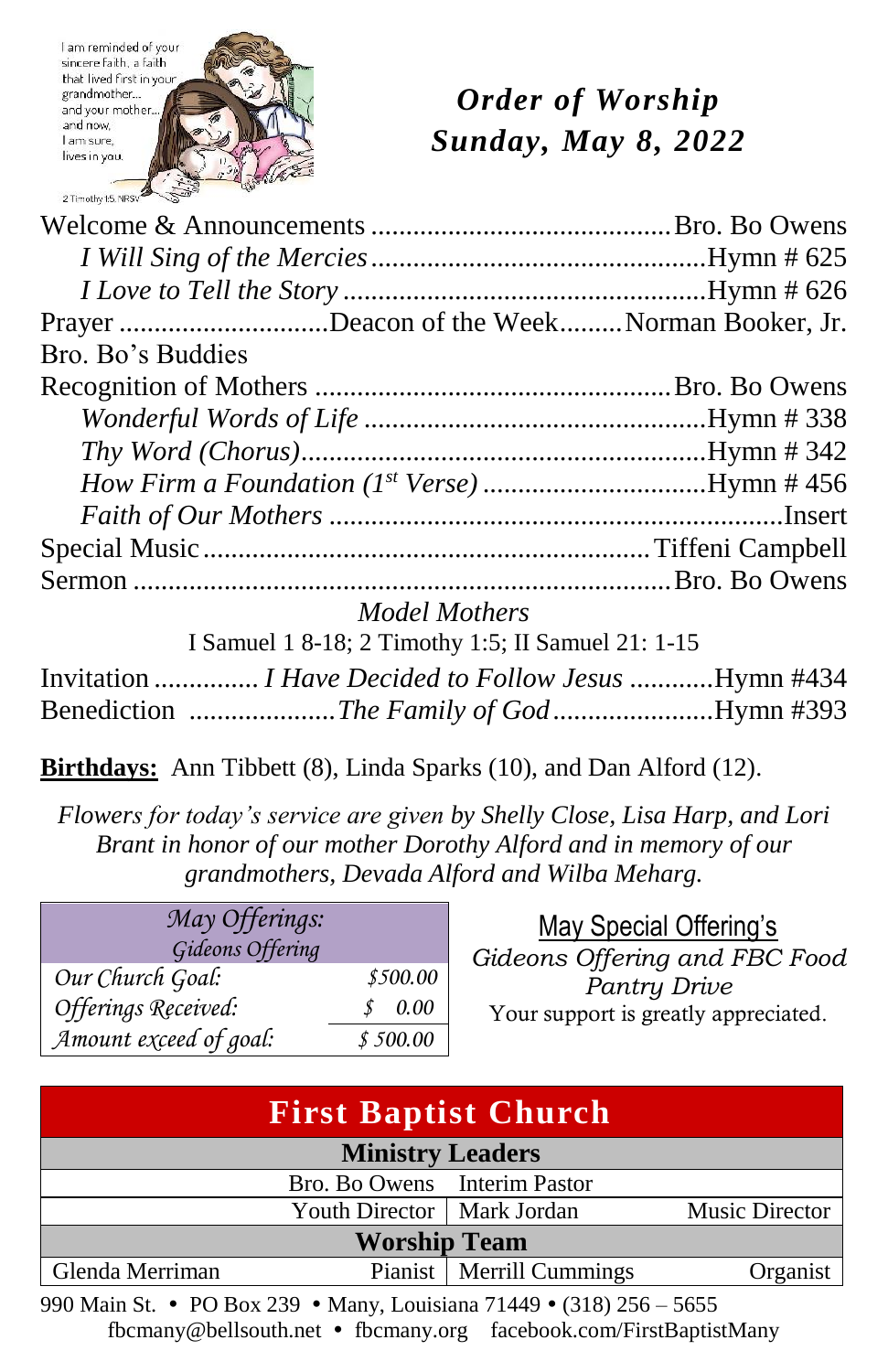| <b>Activities This Week</b> |              |                                          |  |  |
|-----------------------------|--------------|------------------------------------------|--|--|
| Today:                      | $9:30$ a.m.  | <b>Sunday School</b>                     |  |  |
|                             | $10:30$ a.m. | Morning Worship Service & Livestream     |  |  |
|                             |              | 11:00 a.m. KWLV (107.1 FM) radio         |  |  |
| Monday:                     | $7:30$ a.m.  | In One Accord Prayer Time                |  |  |
| Wednesday:                  | $6:00$ p.m.  | Meal                                     |  |  |
|                             | $6:20$ p.m.  | Prayer Meeting, Youth & Children Studies |  |  |
| <b>Next Sunday:</b>         | $9:30$ a.m.  | <b>Sunday School</b>                     |  |  |
|                             | $10:30$ a.m. | Morning Worship Service & Livestream     |  |  |
|                             | $11:00$ a.m. | KWLV (107.1) radio                       |  |  |
|                             | $5:00$ p.m.  | <b>Finance Committee Meeting</b>         |  |  |
|                             | $6:00$ p.m.  | Deacons Meeting                          |  |  |
| T.<br>$\sim$ $\sim$         |              |                                          |  |  |

*Prayer Concerns:*

Murrel Blake, Jimmy Bray, Kathy Byles, Merrill Cummings, Carolyn Gandy, Becky Horner, Kristi Leach, Verda Mains, Eddie Moore, Margaret Oosta, Karen Owens, Evelyn Scaife, Dovie Tarver, Skeeter & Jan Varnado, Danny Warmack, Rex & Cindy Wright, Mary Jo Wright

| <b>Members in Service:</b> |                                                                      |                           |  |
|----------------------------|----------------------------------------------------------------------|---------------------------|--|
|                            | Greeters                                                             | <b>Deacon of the Week</b> |  |
| 5/8                        | Linda Cummings, Becky Horner,<br>Anne Richey and Danny Warmack       | Norman Booker, Jr         |  |
| 5/15                       | Suzanne Worsham, Dorothy Alford,<br>Don Scaife, Cherie & Chloe Leach | <b>Charles Mains</b>      |  |

# Wednesday Night Meal Menu for May 11th

Pizza and salad, and dessert.

| <b>Vital Statistics</b>       |             |            |                      |         |
|-------------------------------|-------------|------------|----------------------|---------|
| Financial                     |             | Attendance |                      |         |
| May 2022                      |             | Date       | <b>Sunday School</b> | Worship |
| <b>Monthly Budget Needs:</b>  | \$28,379.16 | 5/1        | 42                   | 53      |
| Gifts Received to date:       | \$5,014.38  | 5/8        |                      |         |
|                               | \$23,364.78 | 5/15       |                      |         |
| <b>Budget Needs Remaining</b> |             | 5/22       |                      |         |
|                               |             | 5/29       |                      |         |

## **Ways to Give Your Tithes & Offerings**

- Place in offering plate as you enter or exit the Sanctuary.
- Mail to Church (P.O. Box 239, Many, LA 71449) or bring to the office.
- Log on to [www.fbcmany.org/giving](http://www.fbcmany.org/giving) or Text FBCMANY to 73256.

#### *Sanctuary Flower open dates are: May 22, & 29, and June 5. Please call the church office so that we can mark your reservation on the calendar.*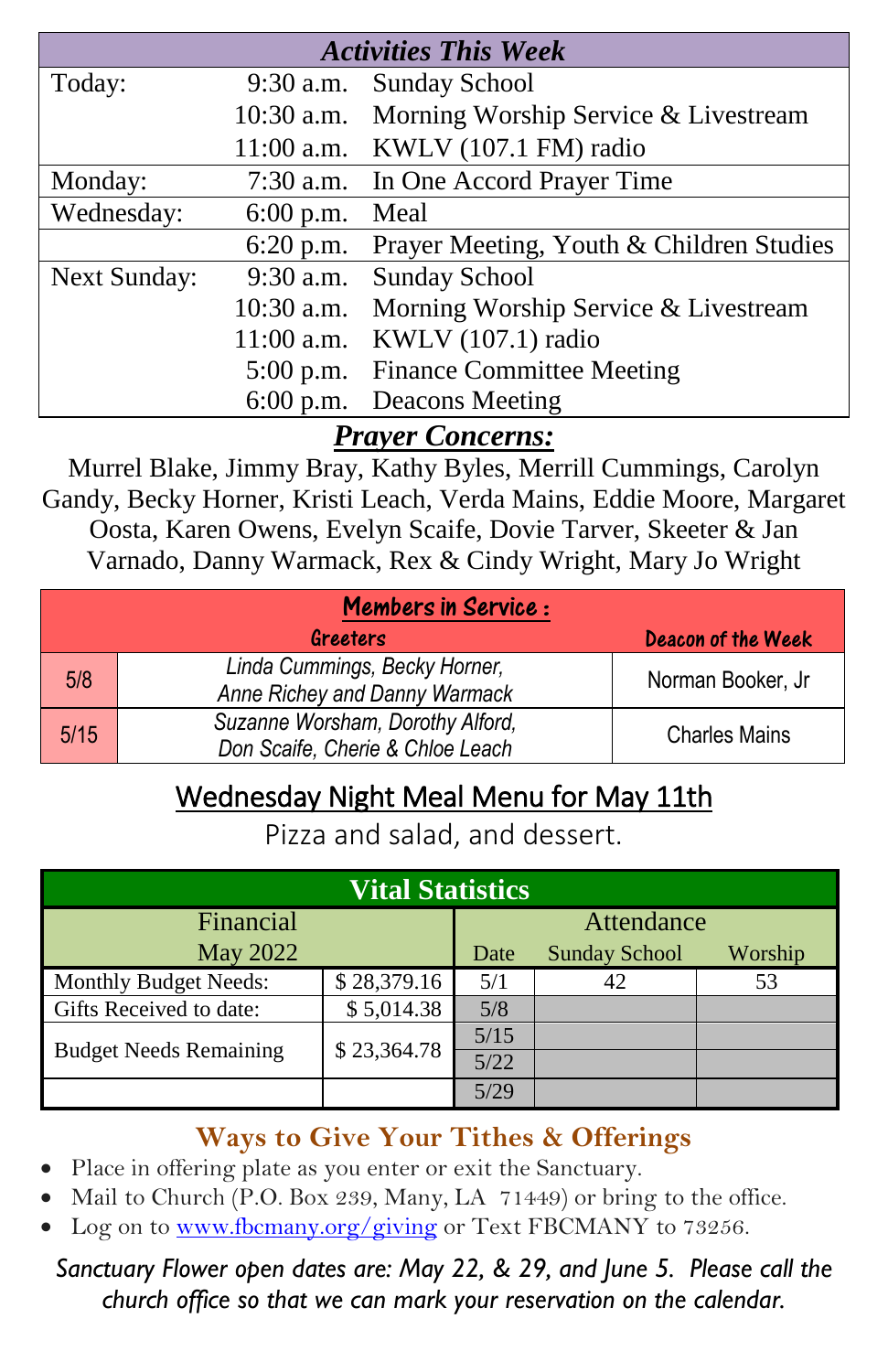

**YZ will no longer meet on Tuesdays. We will resume meeting on Thursdays, beginning May 19th @ 11 a.m. in the Fellowship Hall. Our study will be "The God You** 

**May Not Know" by Dr. David Jeremiah. Books at \$ 11 each. Join us for this time of fellowship and Bible Study.**

**Adult Day at Clara Spring Thursday May 12 @10:00 a.m. If you would like to attend call the church office by noon on Monday. We will also be caravanning so be at the church at 8:30 a.m. so we can leave at 8:45a.m. sharp.**



## Finance & Budget Committees Meeting **Sunday May 15th @ 5 PM**

We are requesting that the Budget Committee meet with the Finance Committee next Sunday since there is a proposed change in the 2022 Church Budget to be discussed. All members of this committees are urged to attend this vital meeting. Contact Paul Morris or the church office with questions.

# **Deacons Meeting \* Sunday, May 15th @ 6 PM**



# **VBS NEWS & INFO**

**If you would like to volunteer for any of our open slots to help with our VBS, please sign up on the bulletin board by the Children's Department or contact Ginger Jordan.**

#### **Need Volunteers for:**

- **4 th, 5th, & 6th Grades Teacher**
- **4 th, 5th, & 6th Grades Assistant**
- **Daily Clean-Up Crew**
- **Friday Night Reception**
- **Kids Drop-Off & Pick-Up**

#### **Church Picnic** May 29th after Morning Worship Service Sunday,

Hamburgers, Hot Dogs, and fixings.<br>Church members will bring desserts &<br>side dishes. Water slide, bounce house, & games. Fun for the entire family.<br>Everyone is welcome.

> **First Baptist Church** 990 Main St. Many, LA 71449 (318)256-5655 Www.fbcmany.org

**Help us collect items for VBS: Small Water Bottles (empty) & Toilet Paper Rolls Please bring these items to the box located inside the Children's Department Door**

For all the latest news and events, pick up a copy of the May 2022 Newsletter on the table in the Sanctuary or by the church office.